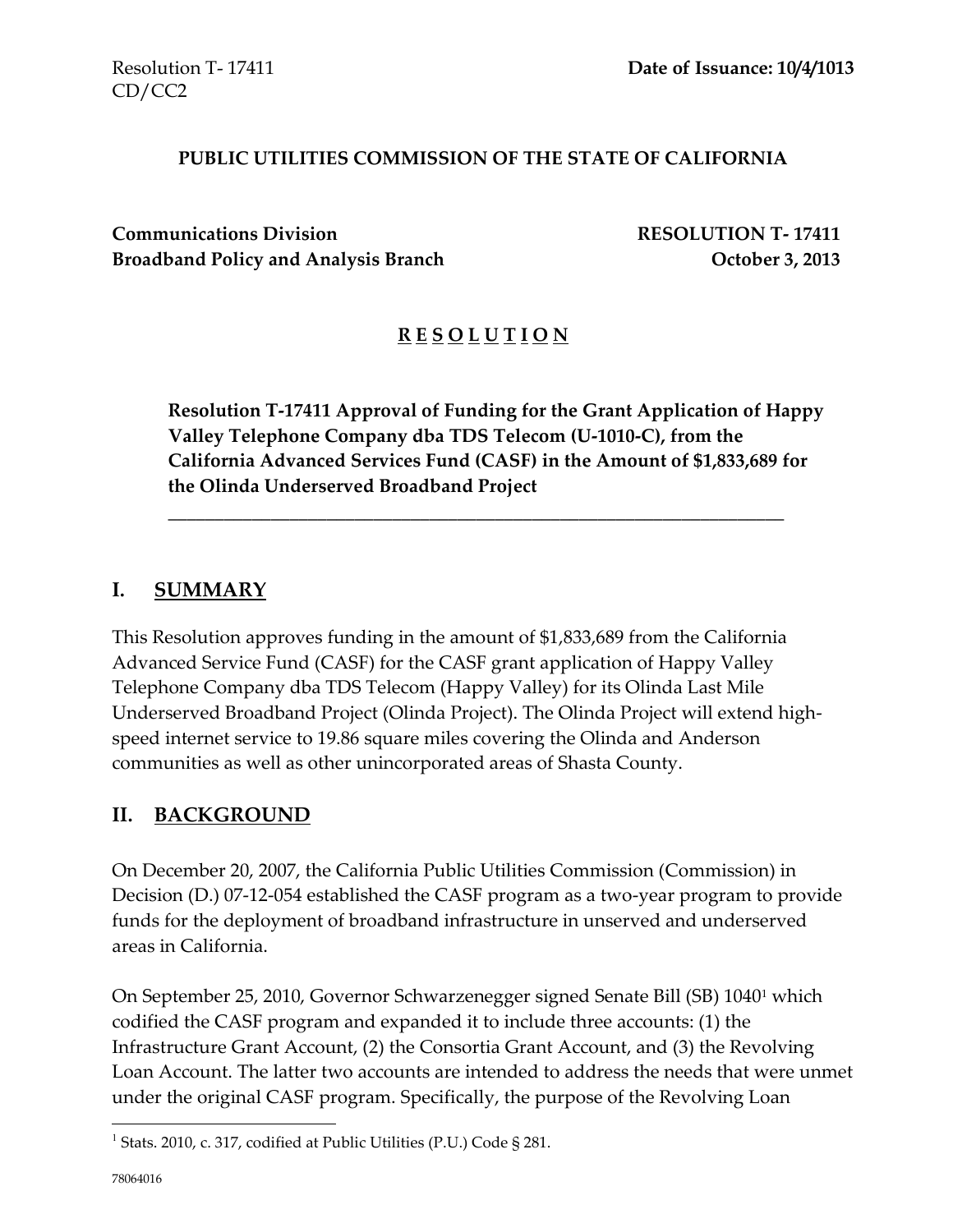Account is "to finance capital costs of broadband facilities not funded by a grant from the Broadband Infrastructure Grant Account."<sup>2</sup> SB 1040 also expanded the CASF fund from \$100 million to \$225 million adding \$100 million to the Infrastructure Grant Account and allocating \$10 million and \$15 million to the Consortia Grant Account and the Revolving Loan Account, respectively. 3

On February 1, 2012, the Commission approved D.12-02-015 to implement new guidelines for the Infrastructure Grant and Revolving Loan Accounts. Key provisions of the Decision include:

- A maximum CASF grant award of 70 percent of project costs for unserved areas and 60 percent for underserved areas;
- A definition of an underserved area, "where broadband is available, but no wireline or wireless facilities-based provider offers service at advertised speeds of at least 6 megabits per second (Mbps) downstream and 1.5 Mbps upstream (6 Mbps /1.5 Mbps);" and
- A Revolving Loan Program to provide supplemental financing for projects also applying for CASF grant funding (up to 20% of projects costs, with a maximum of \$500,000), utilizing the same project and applicant eligibility requirements as the Infrastructure Grant Program.

Consequently, on May 10, 2012, the Commission approved Resolution T-17362 which established the application deadlines for the CASF Broadband Infrastructure Grant Account and the Revolving Loan Account as follows:

- October 1, 2012, for unserved areas;
- February 1, 2013, for underserved areas not previously funded by the CASF and hybrid projects that cover both unserved and underserved areas; and,
- A date to be determined for projects in underserved areas where the existing broadband infrastructure was partially funded by a CASF grant.

On February 1, 2013, Happy Valley submitted an application for CASF funding in the underserved areas of Olinda, Anderson and other unincorporated areas of Shasta County.

# **III. NOTICE/PROTESTS**

Communications Division (CD) posted the proposed project area map, census block groups (CBGs) and zip codes by county for the Olinda Project on the Commission's CASF

 $\overline{a}$ 

<sup>&</sup>lt;sup>2</sup> P.U. Code § 281(e).

 $3$  P.U. Code § 281(b)(1).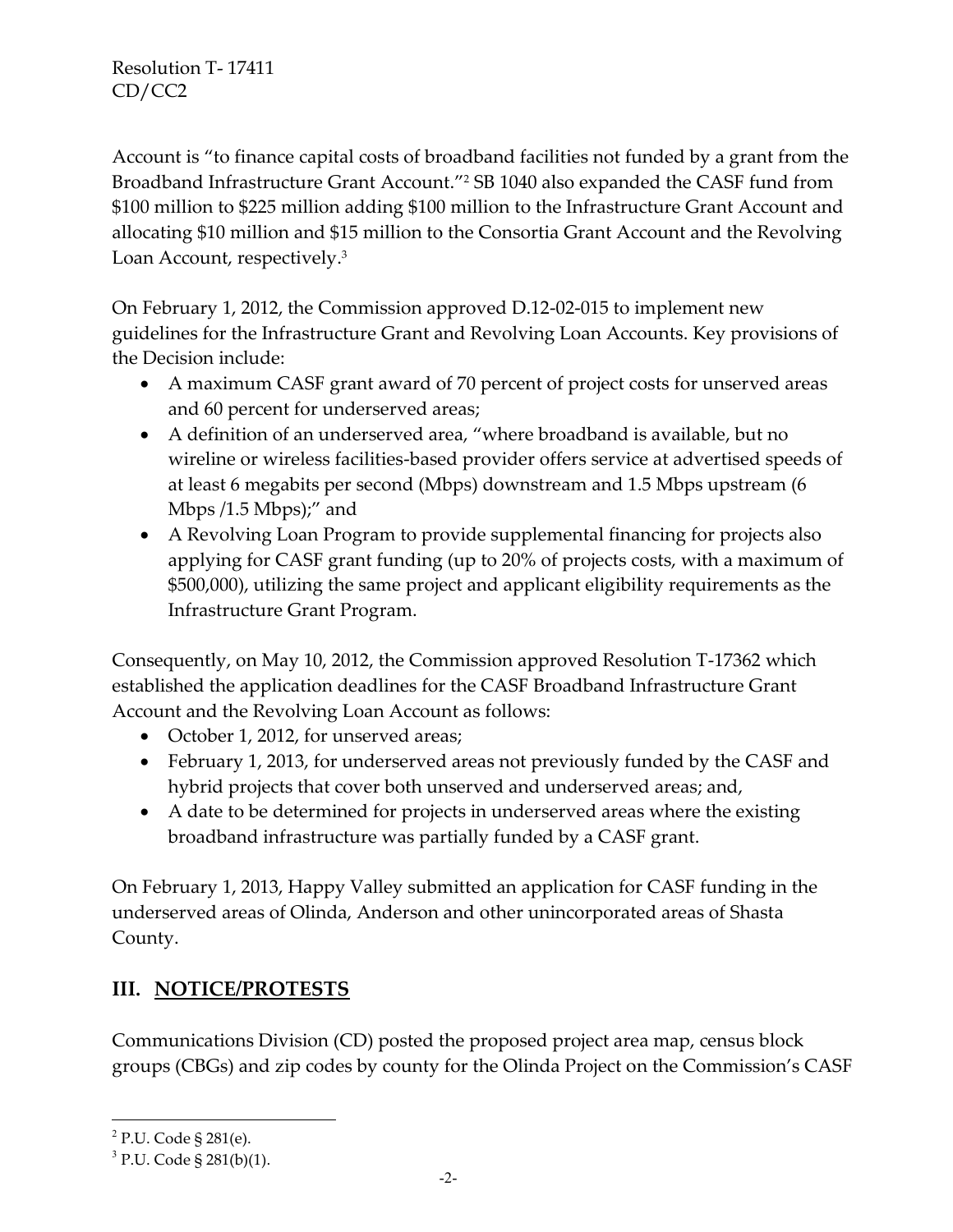webpage under "Pending New CASF Applications to Offer Broadband as of February 11, 2013." CD received one challenge, as described below, to the proposed project area.

## **IV. DISCUSSION**

This Resolution approves CD's recommended CASF fund award of \$ 1,833,689 for the Olinda Project. This award represents 60% of the total project cost of \$3,056,148. Key project information and maps are shown in Appendix A.

#### A. Project Overview

Happy Valley's parent company, TDS Telecom, has been building broadband networks utilizing technologies similar to this project for the past decade. Happy Valley provides both voice and broadband services in this area as the sole wireline internet service provider.

The Olinda Project will implement VDSL2<sup>4</sup> technology at Happy Valley's central office as well as at numerous existing and proposed digital loop carrier sites in order to provide high speed internet service over a 19.86 square mile area. The CBGs impacted by the project area are: 060890123021, 060890123022, 060890123023, 060890123024, 060890123031, 060890123032, 060890124002, and 060890124003.

Happy Valley has targeted the area for broadband deployment because of the existence of customer demand and because it determined that the project is economically feasible with the assistance of a CASF grant of \$1,833,689, or 60% of projects costs, to match Happy Valley's funding of \$1,222,459.

When completed, the project will reach an estimated 1,908 households at maximum advertised speeds of 25 Mbps/ 5 Mbps, which is above the served threshold of 6 Mbps/ 1.5 Mbps. Happy Valley estimates the project will initially yield 520 potential subscriber households in the proposed area.

The project area includes seven anchor institutions which may benefit from this project. They are Igo-Ono School, Igo-Ono Elementary, Platina School, Happy Valley Primary School, Happy Valley Union Elementary, and Happy Valley Community Day, and Happy Valley Elementary.

 $\overline{a}$ <sup>4</sup> VDSL2 is an access technology that delivers improved high speed internet access capable of voice, video and data streaming, utilizing fiber facilities to the node and copper wire facilities to the customer premise.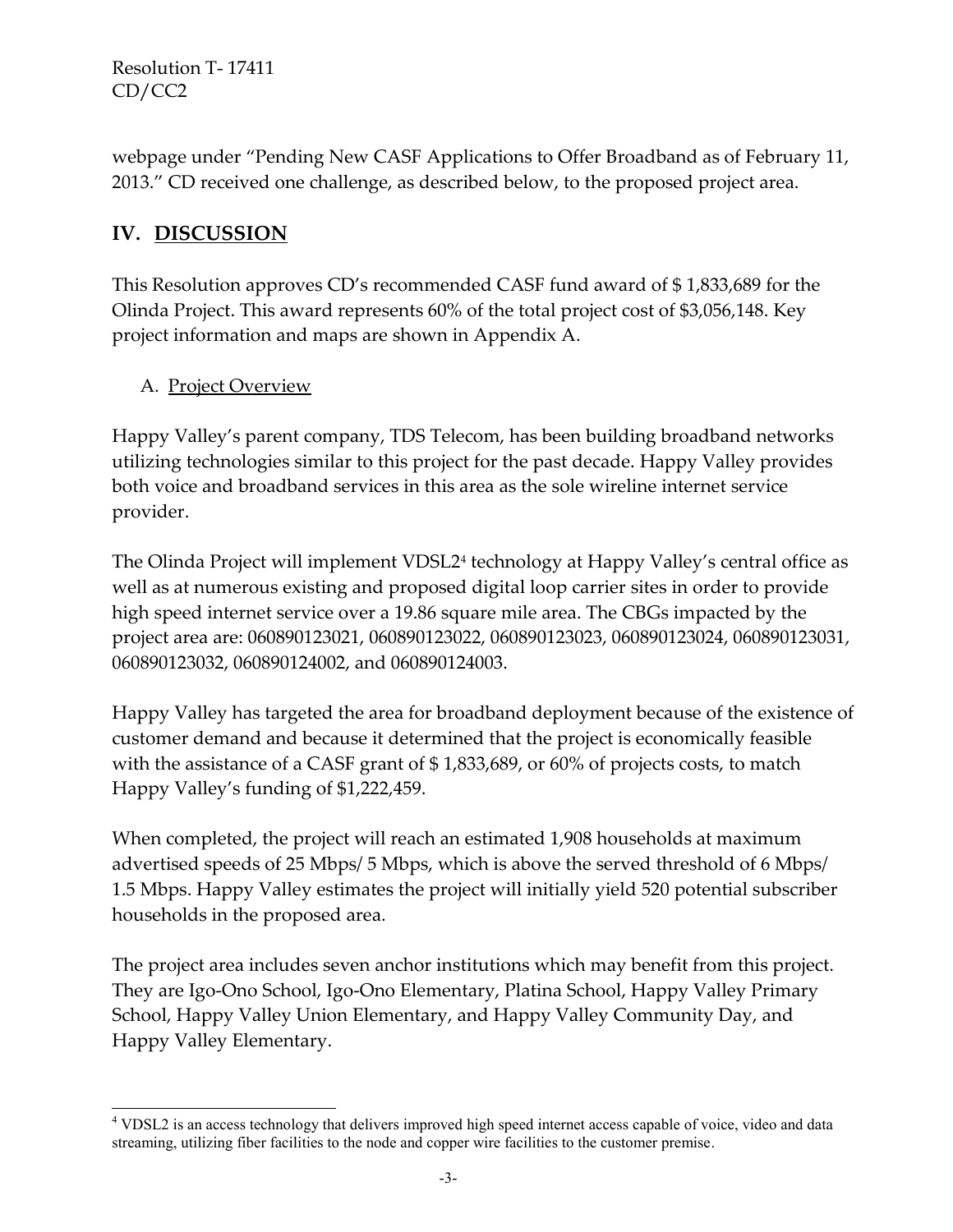Happy Valley has committed to a broadband pricing plan under the terms shown below for two years, starting from the beginning date of service. Since Happy Valley provides network access to its broadband facilities under the National Exchange Carrier Association federal tariff, the standalone prices are higher. No customer commitment is required to obtain these recurring monthly rates.

|                                   | Standalone Broadband | <b>Broadband Service Rates</b> |  |
|-----------------------------------|----------------------|--------------------------------|--|
|                                   | <b>Service Rates</b> | When Bundled with Voice        |  |
|                                   |                      | Service*                       |  |
| <b>Recurring Monthly Charges:</b> |                      |                                |  |
| Lite $(1Mbps/ 0.5 Mbps)$          | \$39.95              | \$29.95                        |  |
| Express (6 Mbps/ 1.5 Mbps)        | \$49.95              | \$44.95                        |  |
| Turbo (15 Mbps/ 1.5 Mbps)         | \$54.95              | \$49.95                        |  |
| Extreme (25 Mbps/ 5 Mbps)         | \$64.95<br>\$59.95   |                                |  |
| Non-recurring Charges:            |                      |                                |  |
| Modem (optional)                  | \$4.95               | \$4.95                         |  |
| Shipping and Handling             | \$14.95              | \$14.95                        |  |
| Installation                      | Fee Waived           | Fee Waived                     |  |

\* This price requires that the customer subscribe to telephone service in addition to broadband service.

#### B. Project Qualification

To qualify for the CASF program, the applicant is required to submit proof that the area is unserved or underserved by submitting shapefiles of the proposed project. CD reviews the submitted shapefiles and compares them with United States 2010 Census data and the California Interactive Broadband Availability map, which is based on broadband availability data as of June 30, 2012. Once CD determines that the area is eligible either as an unserved or underserved area, CD evaluates all other information submitted by the applicant to determine if the project meets the requirements outlined in D.12-02-015. Other information CD reviews includes: proof of a Certificate of Public Convenience and Necessity (CPCN) from the Commission; descriptions of current and proposed broadband infrastructure; number of potential subscriber households and average incomes; project construction schedule; project budget; proposed pricing and commitment period for new subscribers; and financial viability of the applicant.

As an initial step in the review of Happy Valley's application, CD checked the CBGs submitted in the project application to determine that the project was indeed underserved. In doing so, CD found that there was a possibility that T-Mobile, a mobile broadband provider, was providing internet at served speeds in a small part of the project area. Happy Valley chose to remove this area from its proposed project area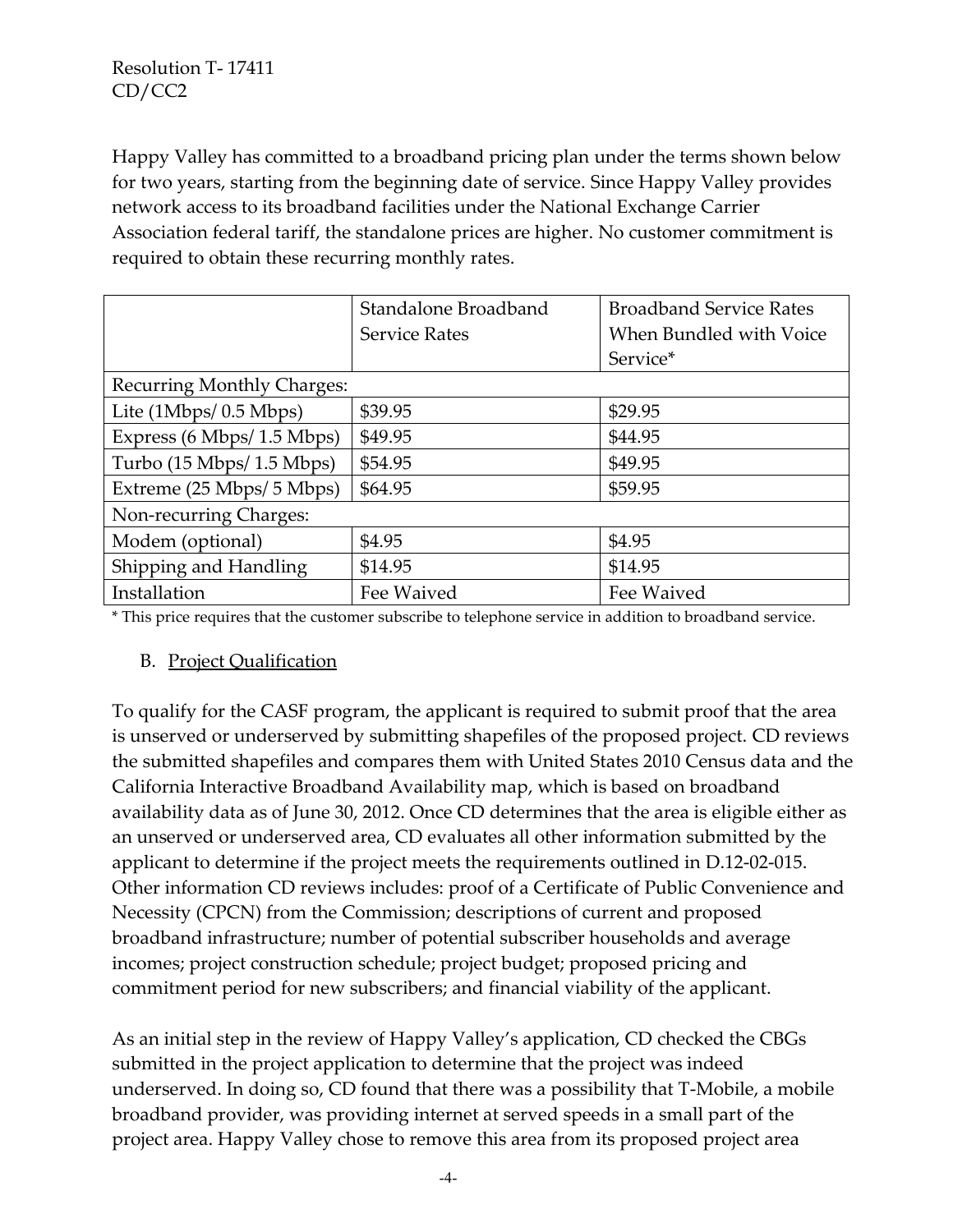$\overline{a}$ 

because no households are located in this area. This resulted in a reduction in the square miles of the project area, but did not result in a decrease in households. The California Interactive Broadband Availability map shows broadband availability at served speeds by a satellite provider, Skycasters, LLC in the Olinda Project area. However, as adopted in D.12-02-015, the Commission does not consider satellite broadband service in CASF project evaluation, unless the satellite project is in an area that was previously CASF funded.<sup>5</sup>

Additionally, CD requested greater detail for the project budget and estimated economic life of assets to be funded. CD also obtained a revised pricing plan to determine standalone broadband service rates.

On March 11, 2013, Verizon challenged the application stating that wireless carriers continue to build-out 4G LTE networks. The challenge was very vague and not detailed enough to identify if the whole project proposal was being challenged or just a specific area. On March 27, 2013, CD staff requested that Verizon clearly identify what area of the project, by census block, it was challenging and to provide the following information: number of subscribers by census block and speed tier, speed tests with a description of how the speed tests were conducted and what tools where used, and the addresses of the locations where the speed tests were performed to determine if in fact the area is served. Verizon did not provide a response or any further specific information on the challenge and therefore CD staff considers the challenge unsubstantiated. On April 2, 2013, CD staff e-mailed Verizon confirming that no reply was received and that CASF would continue to consider the project eligible for CASF funding. Subsequently, on June 18, 2013, CD issued a letter to the applicant, and a copy to Verizon, concluding that the communities in the project area are underserved and eligible for CASF funding. Verizon did not contest the conclusion.

Since Happy Valley's submission of its CASF project application, Round 7 broadband data as of December 31, 2012, show maximum advertised mobile broadband availability from Verizon at speeds greater than 6 Mbps/ 1.5 Mbps in the proposed project area.<sup>6</sup> However, CD has not been able to validate the maximum advertised mobile broadband speeds in the area. CD validates advertised speeds by conducting drive tests at 1,200 points within the state. The nearest point to this project area is approximately 2 miles to the east of the project boundary. At this specific point, actual speeds were greater than 6 Mbps/ 1.5, but less than Verizon's maximum advertised speeds. CD inputs these tests into an interpolation model to predict speeds in areas outside of the drive tested

 $<sup>5</sup>$  This determination was based on the limited speed capabilities of satellite services, the cost to the consumer, high</sup> latency, and unreliability known at the time of the decision, D. 12-02-015 at 13-15. Since that time, like other technologies, satellite services have improved.

 $6$  The California Interactive Broadband Map will reflect Round 7 data in the near future.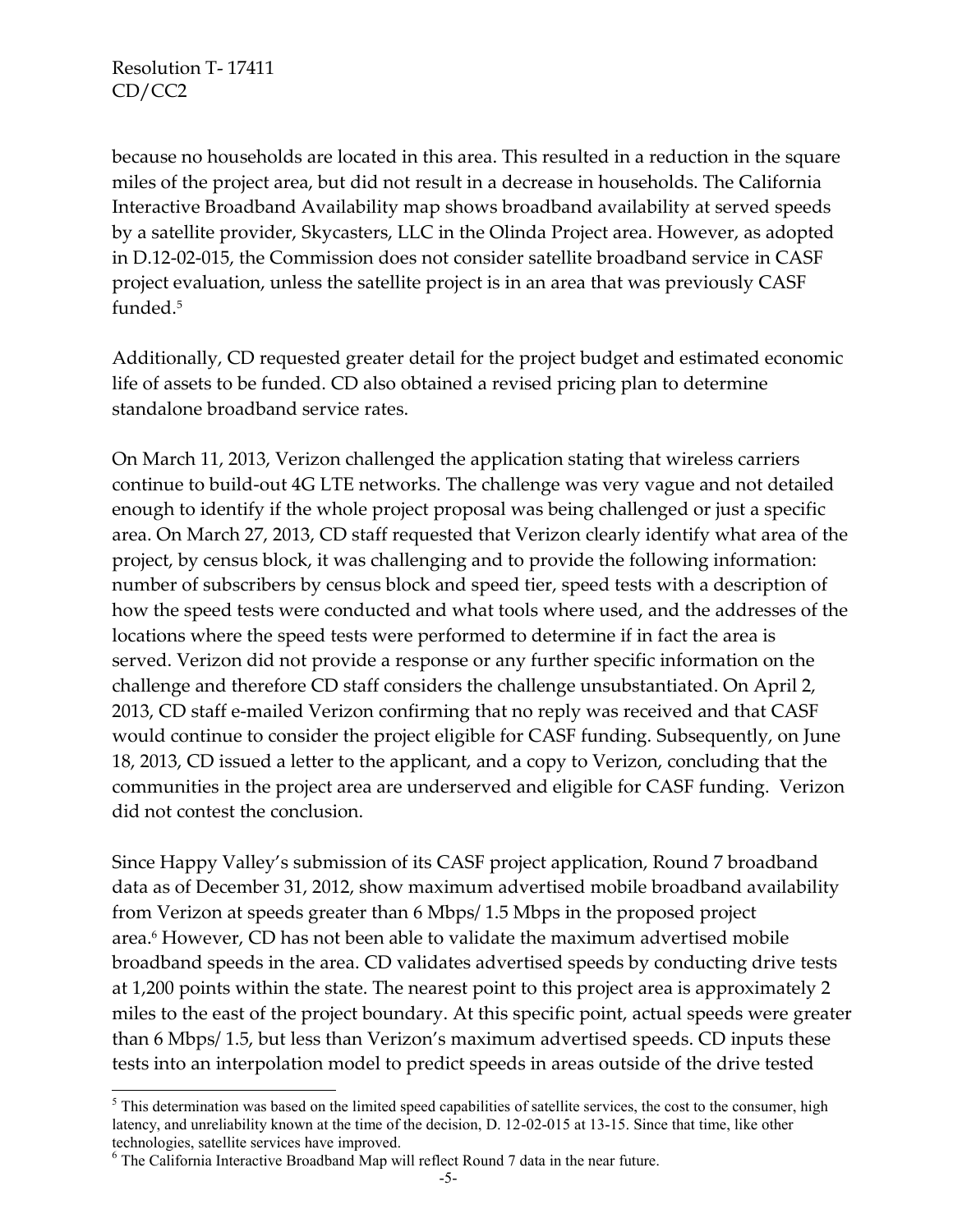points. Where the predicted speeds are slower than the advertised speeds, the model shows that speeds in that area are not validated. In addition, while the Commission in D.12-02-015 did not include broadband performance measures other than speed, the wireless broadband service offerings include data caps and pricing that are more restrictive than the proposed project's service offerings, which has lower prices and no explicit data caps. Although the advertised speeds have not been validated in the project area, for comparison, Appendix B shows advertised wireless and satellite broadband service data caps and prices in the project area.

### C. Project Evaluation and Recommendation for Funding

CD evaluated the application with respect to the scoring criteria defined in D.12-02-015, Appendix 1, Section VIII (Scoring Criteria). The scoring criteria include: (i) Funds Requested per Potential Customer, (ii) Speed, (iii) Financial Viability, (iv) Pricing, (v) Total Number of Households in the Proposed Area, (vi) Timeliness of Completion of Project, (vii) Guaranteed Pricing Period, and (viii) Low-Income Areas. In addition, five bonus points are added to the score of an applicant that is able to submit local government and community endorsements or letters of support.

This project had an above average overall score relative to other projects. It also scored particularly high in the areas of funds requested per customer, total number of households in the proposed area and speeds offered. This project requested \$961 per potential customer household with a total of 1,908 potential customer households in its project area. Additionally, it is offering maximum advertised speeds of 25 Mbps/ 5 Mbps. As discussed above, the project also encompasses seven anchor institutions which may benefit from this project. Lastly, the Anderson Chamber of Commerce supports the project application because of the importance of broadband internet for the daily operations of businesses in the area.

#### D. Safety Impact

The project area includes one first responder agency, the Igo/ Ono Volunteer Fire Company #50 for the Shasta County Fire Department, which may benefit from the project. The project area is also located in a high-risk fire area and improved broadband speeds will facilitate the transmission of data and communications among first responders and improve services. Lastly, faster broadband speeds may facilitate training or distance learning opportunities for first responders.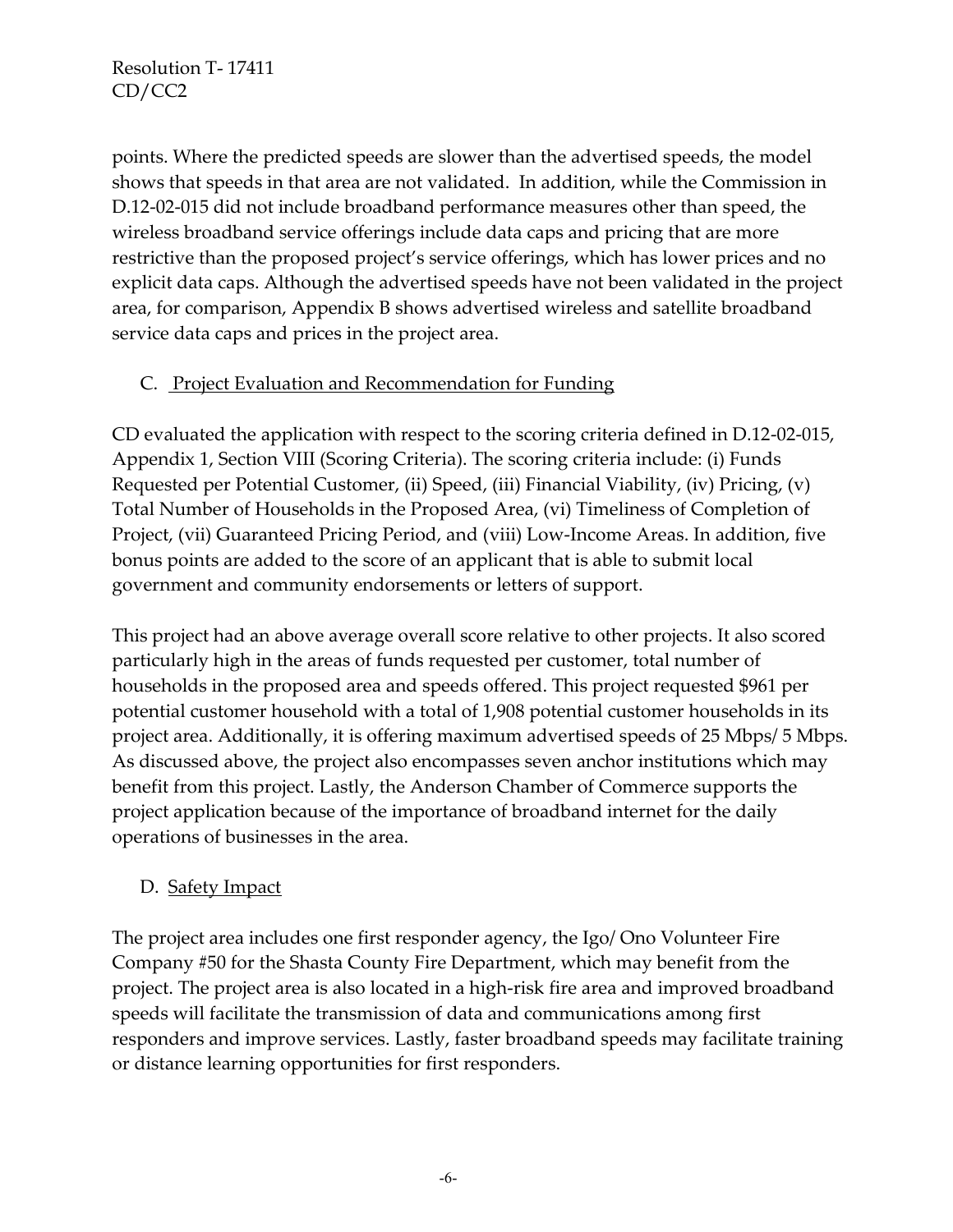## **V. COMPLIANCE REQUIREMENTS**

Happy Valley is required to comply with all the guidelines, requirements, and conditions associated with the grant of CASF funds as specified in D.12-02-015. Such compliance includes, but is not limited to:

#### A. California Environmental Quality Act (CEQA)

The Olinda Project is subject to CEQA review and must follow the requirements listed below.

The applicant must provide the Proponent's Environmental Assessment (PEA) prior to the first 25% payment unless the project is statutorily or categorically exempt from CEQA requirements. The PEA submission should include information on any land crossing sites requiring discretionary or mandatory permits or environmental review pursuant to CEQA (including the type of permit required, the name of the permitting agency/agencies and the Lead Agency if an environmental review is required). Also the applicant must agree to identify, prior to the first 25% payment, any other special permits required with a reference to the government agencies which grant these permits.

Happy Valley has provided the Commission with construction plans for the Olinda Project. It consists of implementing VDSL2 technology at the central office location as well as numerous existing and proposed digital loop carrier sites. There will also be about 16 miles of new fiber facility construction. Happy Valley's preferred methods of buried construction are plowing and horizontal boring. Happy Valley plans on using little to no open trenching. If a situation warrants open trenching, Happy Valley will adhere to California Department of Transportation (DOT)'s construction manual and the appropriate local municipality's utility guidelines for trenching restoration.

### B. Reporting

Grantees must submit quarterly progress reports on the status of the project irrespective of whether grantees request reimbursement or payment. Before full payment of the project, the CASF recipient must submit a project completion report. Progress reports shall use the schedule for deployment, major construction milestones and costs submitted in the proposal; indicate the actual date of completion of each task/ milestone; problems and issues encountered and the actions taken to resolve these problems and issues during project implementation and construction; and identify future risks to the project. Recipients shall also include test results on the download speed and upload speeds on a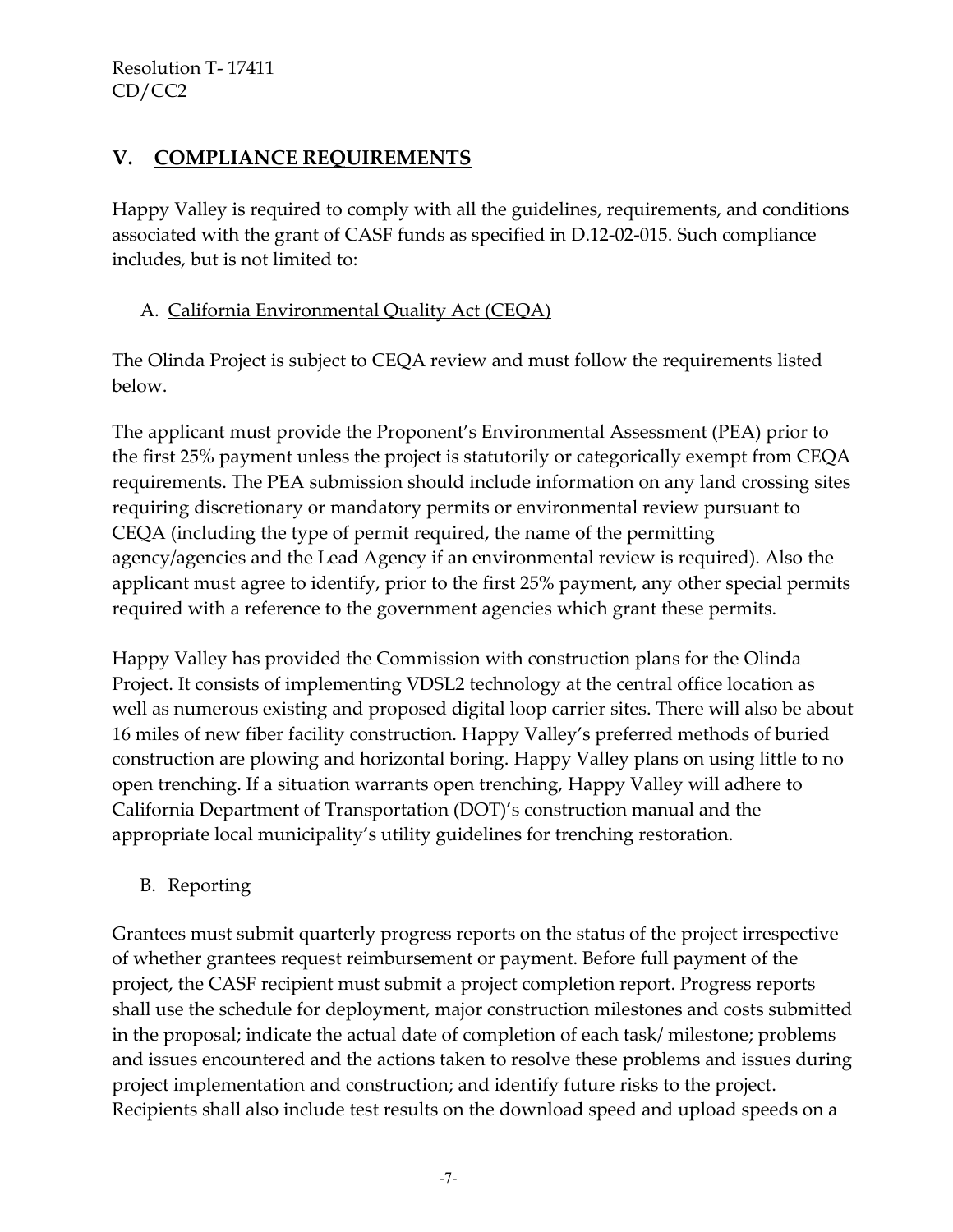CBG and zip code basis in the final completion report. Recipients must certify that each progress report is true and correct under penalty of perjury.

## C. Submission of Form 477

The Federal Communications Commission (FCC) currently requires broadband providers to biannually submit the Form 477, which includes speed data. While there is an imperfect match between the data that is reported in the Form 477 and to the CASF, Form 477 data will be useful in documenting CASF deployment for the new service area of the carrier. CASF recipients shall submit a copy of their Form 477 data directly to the Commission, under General Order 66-C, when they submit this data to the FCC for a five-year period after completion of the project.<sup>7</sup>

## D. Deployment Schedule

The Commission expects Happy Valley to complete the project within 24 months from the start date. If the applicant is unable to complete the proposed project within the 24 month timeframe requirement established by the Commission, it must notify CD's Director as soon as it becomes aware of this prospect. The Commission may reduce payment for failure to notify CD's Director and timely complete the project.

### E. Execution and Performance

CD and the CASF grant recipient shall determine a project start date after the Commission has granted all approvals to the CASF grant recipient. Should the recipient or Contractor fail to commence work at the agreed upon time, the Commission, upon five days written notice to the CASF recipient, reserves the right to terminate the award.

In the event that the CASF recipient fails to complete the project, in accordance with the terms of approval granted by the Commission, the CASF recipient must reimburse some or all of the CASF funds that it has received.

The CASF grant recipient must complete all performance under the award on or before the termination date of the award.

 $\overline{a}$ <sup>7</sup> *Approval of the California Advanced Services Fund (CASF) Application Requirements and Scoring Criteria for Awarding CASF Funds* (2008) Cal. P.U.C. Res. No. T-17143 at 4.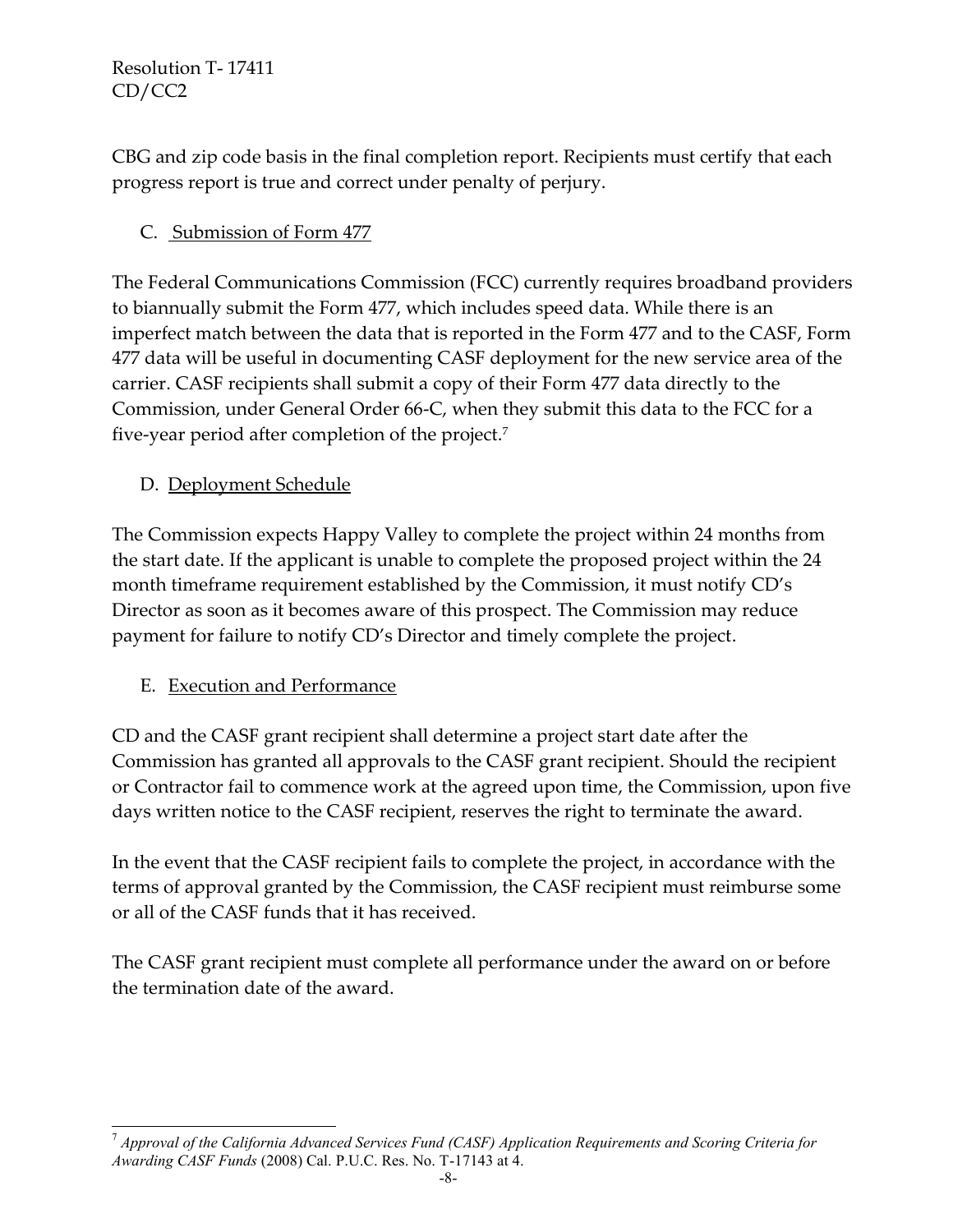### F. Performance Bond

The Commission does not require a performance bond if the applicant certifies that the percentage of the total project costs it is providing comes from its capital budget and is not obtained from outside financing. In its application, Happy Valley certified that 40% of the total project costs it is providing will come from its existing capital budget. Therefore, a performance bond is not required for this project.

## G. Price Commitment Period

The minimum required price commitment period for broadband service to all households within the project area is two years. Happy Valley guarantees the price of service offered in the project area for two years.

## H. Project Audit

The Commission has the right to conduct any necessary audit, verification, and discovery during project implementation and construction to ensure that CASF funds are spent in accordance with Commission approval.

The recipient's invoices will be subject to a financial audit by the Commission at any time within three years of completion of the work.

## I. Providing Voice Service

Happy Valley currently provides voice services, which meet the FCC standards for E-911 service and utilize battery backup power. Happy Valley will continue to provide voice services.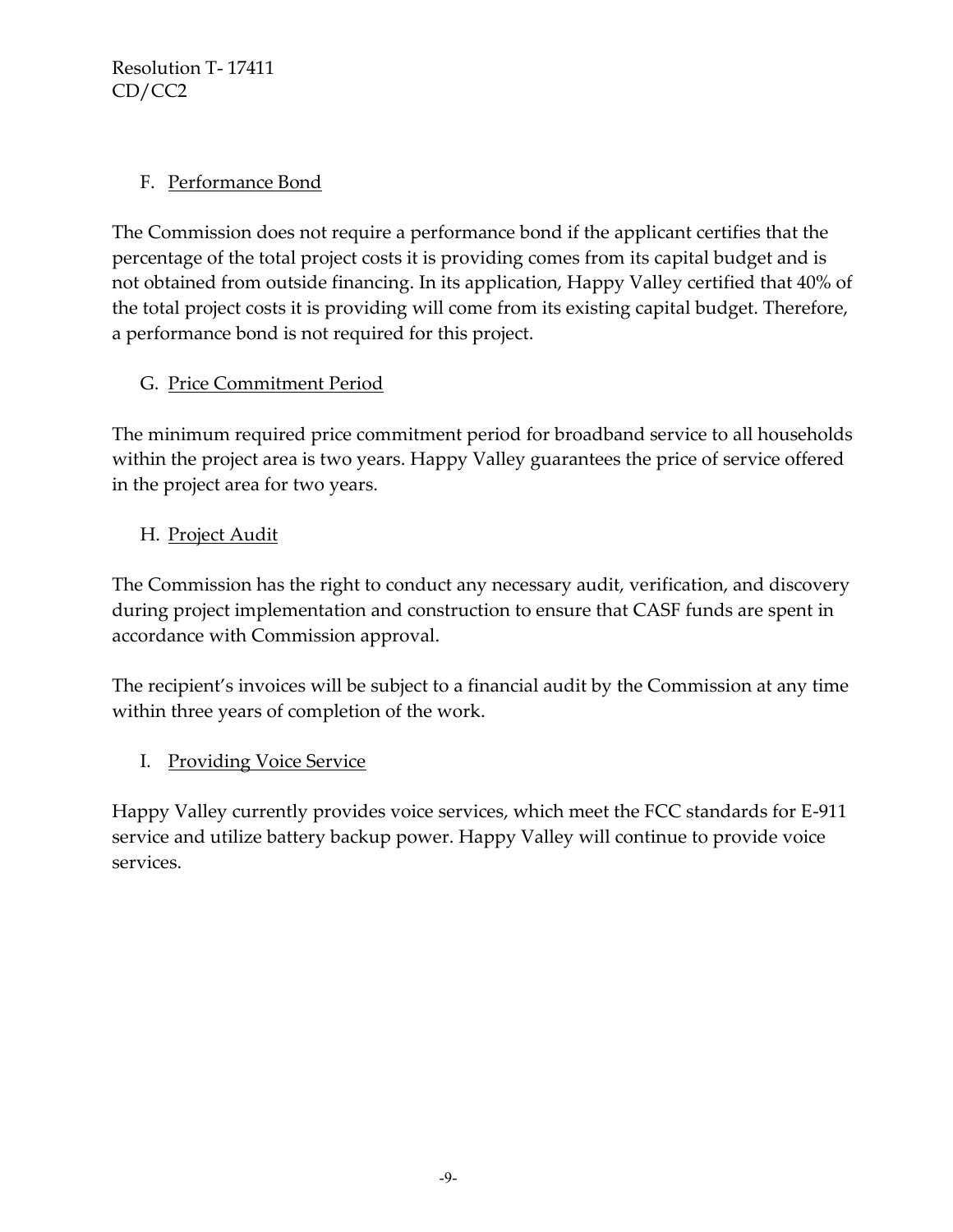## **VI. PAYMENTS TO CASF RECIPIENTS**

Submission of invoices from and payments to Happy Valley shall be made in accordance with Section XI of Appendix 1 of D. 12-02-015 and according to the guidelines and supporting documentation required in D. 12-02-015.

Payment to Happy Valley shall follow the process adopted for funds created under P.U. Code §270. The following table describes the timeline for processing CASF payments.

| Event                                | Payment Cycle 1                  | Payment Cycle 2                 |  |
|--------------------------------------|----------------------------------|---------------------------------|--|
|                                      | (Day/Month)                      | (Day/Month)                     |  |
| Invoices due from Happy              | 5 <sup>th</sup> of Month 1       | 20 <sup>th</sup> of Month 1     |  |
| Valley, to CD                        |                                  |                                 |  |
| Payment letters from CD to           | On 19th of Month 1               | On 4 <sup>th</sup> of Month 2   |  |
| Administrative Services <sup>8</sup> |                                  |                                 |  |
| Invoices submitted from              | $20th$ through $26th$ of Month 1 | $5th$ through $13th$ of Month 2 |  |
| Administrative Services to           |                                  |                                 |  |
| <b>State Controller's Office</b>     |                                  |                                 |  |
| (SCO) for payments                   |                                  |                                 |  |

Happy Valley may submit its invoices under Payment Cycle 1 or 2.

If any date in this payment schedule falls on a weekend or holiday, that date will be advanced to the next business day, but the remaining dates in the payment schedule will remain unchanged. The State Controller's Office (SCO) requires 14- 21 days to issue payment from the day that requests are received by SCO.

### **VII. COMMENTS ON DRAFT RESOLUTION**

 $\overline{a}$ 

In compliance with PU Code §311(g), a notice letter was emailed on September 3, 2013, informing all applicants filing for CASF funding, parties on the service list of R.06-06-028, and the CASF distribution list of the availability of the draft of this Resolution for Public Comments at the Commission's website [http://www.cpuc.ca.gov/PUC/documents/.](http://www.cpuc.ca.gov/PUC/documents/) This letter also informed parties that the final confirmed Resolution adopted by the Commission will be posted and will be available at this same website.

No opening or reply public comments were submitted on this Resolution.

<sup>&</sup>lt;sup>8</sup> The above schedule is contingent on the CASF recipient submitting clear, complete, and error-free invoices to CD. Additional time to process payments may be necessary if CD finds problems with the submitted invoices.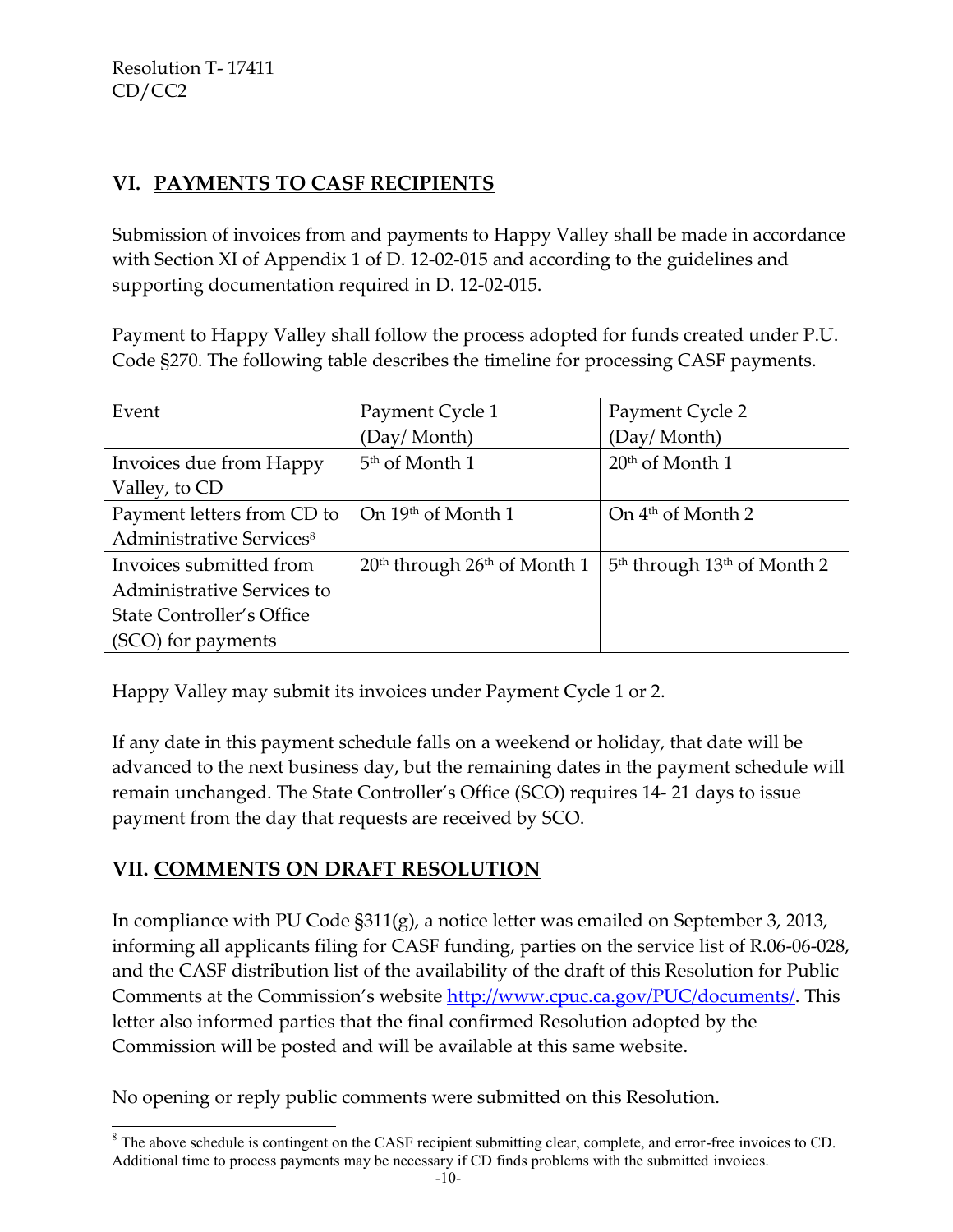### **VIII. FINDINGS**

- 1. On May 10, 2012, the Commission approved Resolution T-17362 which established the application deadlines for the CASF Broadband Infrastructure Grant Account and the Revolving Loan Account as follows: October 1, 2012, for unserved areas; February 1, 2013, for underserved areas not previously funded by the CASF and hybrid projects that cover both unserved and underserved areas; and, a date to be determined for projects in underserved areas where the existing broadband infrastructure was partially funded by a CASF grant.
- 2. Happy Valley filed an application for CASF funding for its Olinda Project on February 1, 2013. The Olinda Project will improve speeds by implementing VDSL2 technology at its central office as well as at numerous existing and proposed digital loop carrier sites over a 19.86 square mile area. The CBGs impacted by the project area are: 060890123021, 060890123022, 060890123023, 060890123024, 060890123031, 060890123032, 060890124002, and 060890124003.
- 3. CD posted the proposed project area map, CBGs and zip codes by county for the Olinda Project on the Commission's CASF webpage under "Pending New CASF Applications to Offer Broadband as of February 11, 2013." CD received one challenge from Verizon Wireless, which challenged this project by asserting that it provided internet service in this area at served speeds. However, Verizon did not respond to CD staff inquiries to validate its challenge, and neither CD staff's mobile drive tests nor the interpolation model based on these tests validated Verizon's maximum advertised speed; therefore CD staff considers the challenge unsubstantiated.
- 4. CD reviewed and analyzed data submitted for the Olinda Project CASF grant application to determine the project's eligibility for CASF funding. This data includes, but are not limited to: proof of a CPCN from the Commission; descriptions of current and proposed broadband infrastructure; geographic information system (GIS) formatted shapefiles mapping the project areas; assertion that the area is underserved; number of potential subscriber households and average incomes; project construction schedule; project budget; proposed pricing and commitment period for new subscribers; and financial viability of the applicant.
- 5. CD reviewed the submitted shapefiles, which mapped the proposed broadband deployment using United States 2010 Census data and the California Broadband Availability Maps, which is based on data as of June 30, 2012. This helped to verify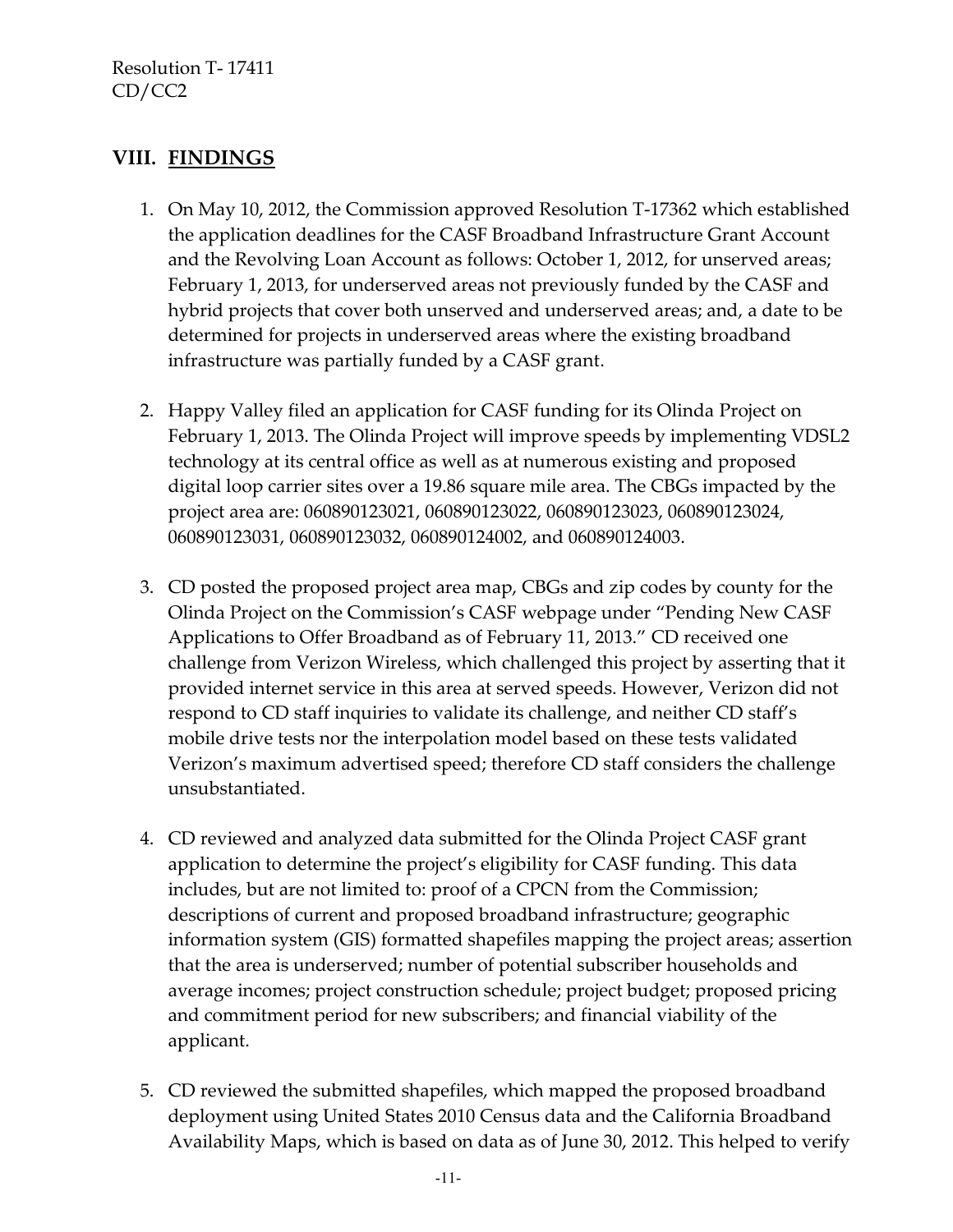the existence or nonexistence of broadband service areas and broadband speeds, where available.

- 6. Based on its review, CD determined that the project qualifies for funding under D. 12-02-015 and recommends Commission approval of CASF funding for Happy Valley's Olinda project.
- 7. Happy Valley is not required to post a performance bond because 40% of the total project cost will be financed through Happy Valley's existing capital budget.
- 8. Happy Valley is required to comply with all guidelines, requirements, and conditions associated with the granting of CASF funds as specified in D. 12-02-015 and must submit the FCC Form 477, as specified in Resolution T-17143.
- 9. The Commission finds CD's recommendation to fund Happy Valley's Olinda Project as summarized in Appendix A to be reasonable and consistent with Commission orders and, therefore, adopts such recommendation.
- 10. The Commission must complete CEQA review prior to disbursing CASF funds for construction activities.
- 11. Happy Valley shall submit the PEA to staff prior to the first 25% payment.
- 12. A notice letter was emailed on September 3, 2013 informing all applicants filing for CASF funding, parties on the service list of R.06-06-028, and the CASF distribution list of the availability of the draft of this Resolution for public comments at the Commission's website [http://www.cpuc.ca.gov/PUC/documents/.](http://www.cpuc.ca.gov/PUC/documents/) This letter also informed parties that the final confirmed Resolution adopted by the Commission will be posted and available at this same website.
- 13. No opening or reply public comments were submitted on this Resolution.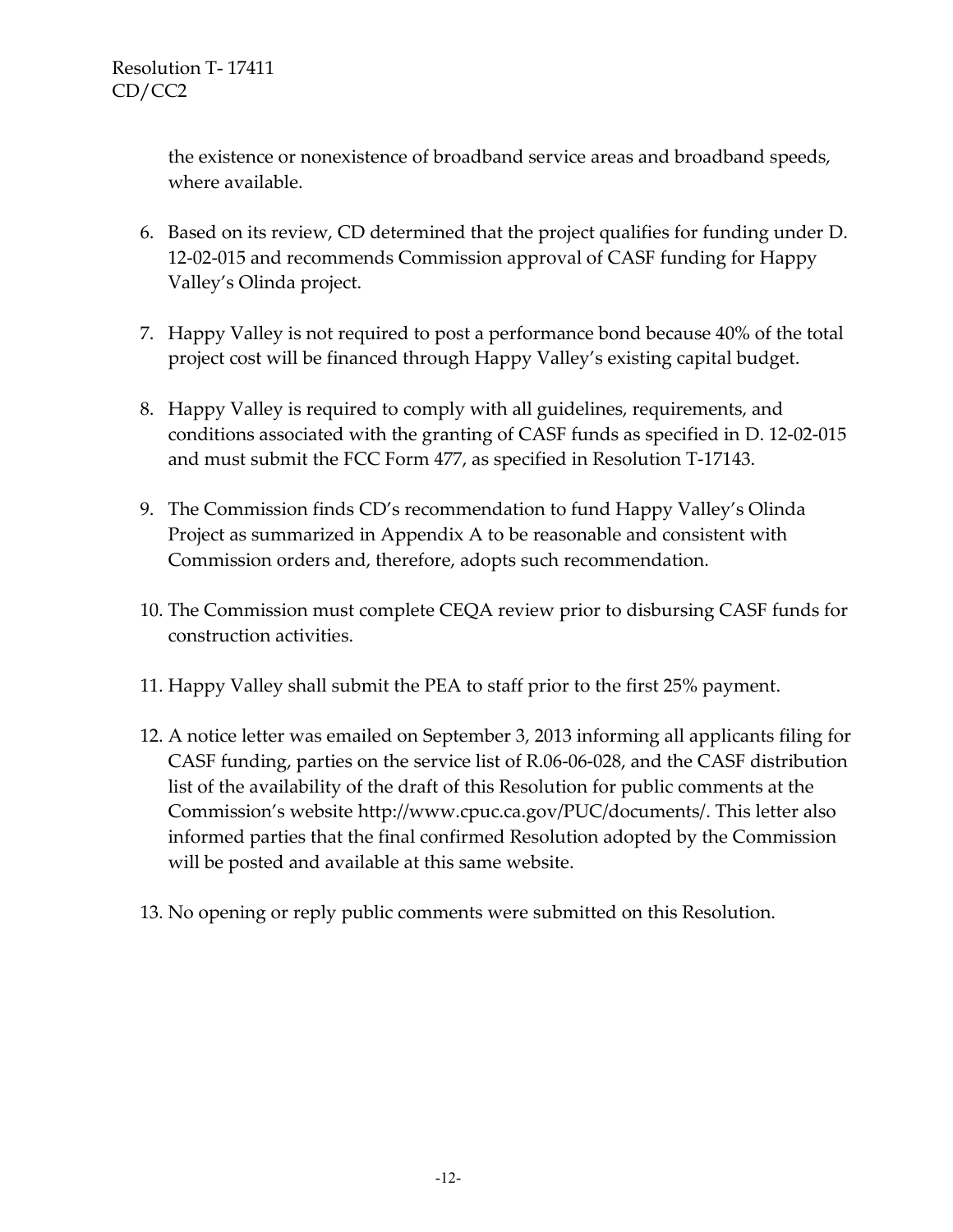#### **THEREFORE, IT IS ORDERED** that**:**

- 1. The Commission shall award funding of \$1,833,689 from the CASF to Happy Valley for the Olinda Project as described herein and summarized in Appendix A of this Resolution.
- 2. The program fund payment of \$1,833,689 for this underserved project shall be paid out of the CASF fund in accordance with the guidelines adopted in D. 12-02-015, including compliance with CEQA.
- 3. Payments to the CASF recipient shall be in accordance with Section XI of Appendix 1 of D. 12-02-015 and in accordance with the process defined in the "Payments to CASF Recipients" section of this Resolution.
- 4. The CASF fund recipient, Happy Valley, shall comply with all guidelines, requirements and conditions associated with the CASF funds award as specified in D. 12-02-015 and must submit the FCC Form 477, as specified in Resolution T-17143.

This Resolution is effective today.

I hereby certify that this Resolution was adopted by the Public Utilities Commission at its regular meeting on October 3, 2013. The following Commissioners approved it:

/s/ Paul Clanon

PAUL CLANON Executive Director

MICHAEL R. PEEVEY President MICHEL PETER FLORIO CATHERINE J.K. SANDOVAL MARK J. FERRON CARLA J. PETERMAN Commissioners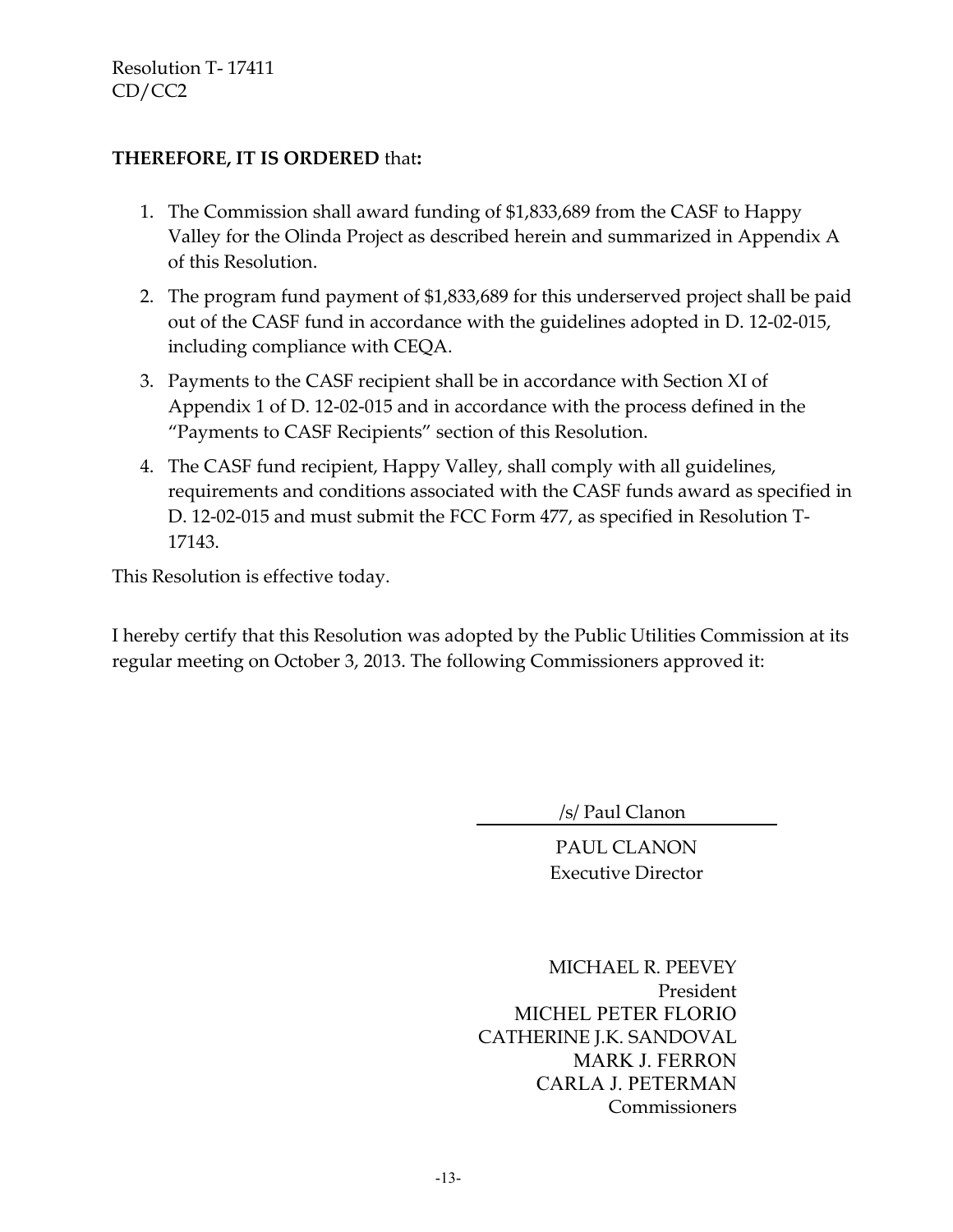## **APPENDIX A Resolution T –17411 Happy Valley Telephone Company Olinda Project Key Information**

| Project Name                                                   | <b>Happy Valley Telephone Company</b><br>Olinda Project                                                                                   |
|----------------------------------------------------------------|-------------------------------------------------------------------------------------------------------------------------------------------|
| Project Plan                                                   | Implementation of VDSL2 technology at<br>its central office as well as at numerous<br>existing and proposed digital loop carrier<br>sites |
| Project Size (in square miles)                                 | 19.86                                                                                                                                     |
| Download/ upload speed (in Mbps)                               | 25 Mbps/ 5 Mbps                                                                                                                           |
| Location                                                       | Shasta County                                                                                                                             |
| Community Name                                                 | Olinda, Anderson                                                                                                                          |
| CBGs/ Household Income                                         | 060890123021/\$48,036                                                                                                                     |
|                                                                | 060890123022/\$50,351                                                                                                                     |
|                                                                | 060890123023/\$58,750                                                                                                                     |
|                                                                | 060890123024/\$56,757                                                                                                                     |
|                                                                | 060890123031/\$59,773                                                                                                                     |
|                                                                | 060890123032/\$44,856                                                                                                                     |
|                                                                | 060890124002/\$48,583                                                                                                                     |
|                                                                | 060890124003/\$64,125                                                                                                                     |
| Zip Codes                                                      | 96007                                                                                                                                     |
|                                                                | 96047                                                                                                                                     |
|                                                                | 96091                                                                                                                                     |
| Estimated Potential Subscriber Size<br>Households/ Subscribers | 1,908                                                                                                                                     |
| Deployment Schedule (from Commission<br>approval date)         | 24 months                                                                                                                                 |
| Proposed Project Budget                                        |                                                                                                                                           |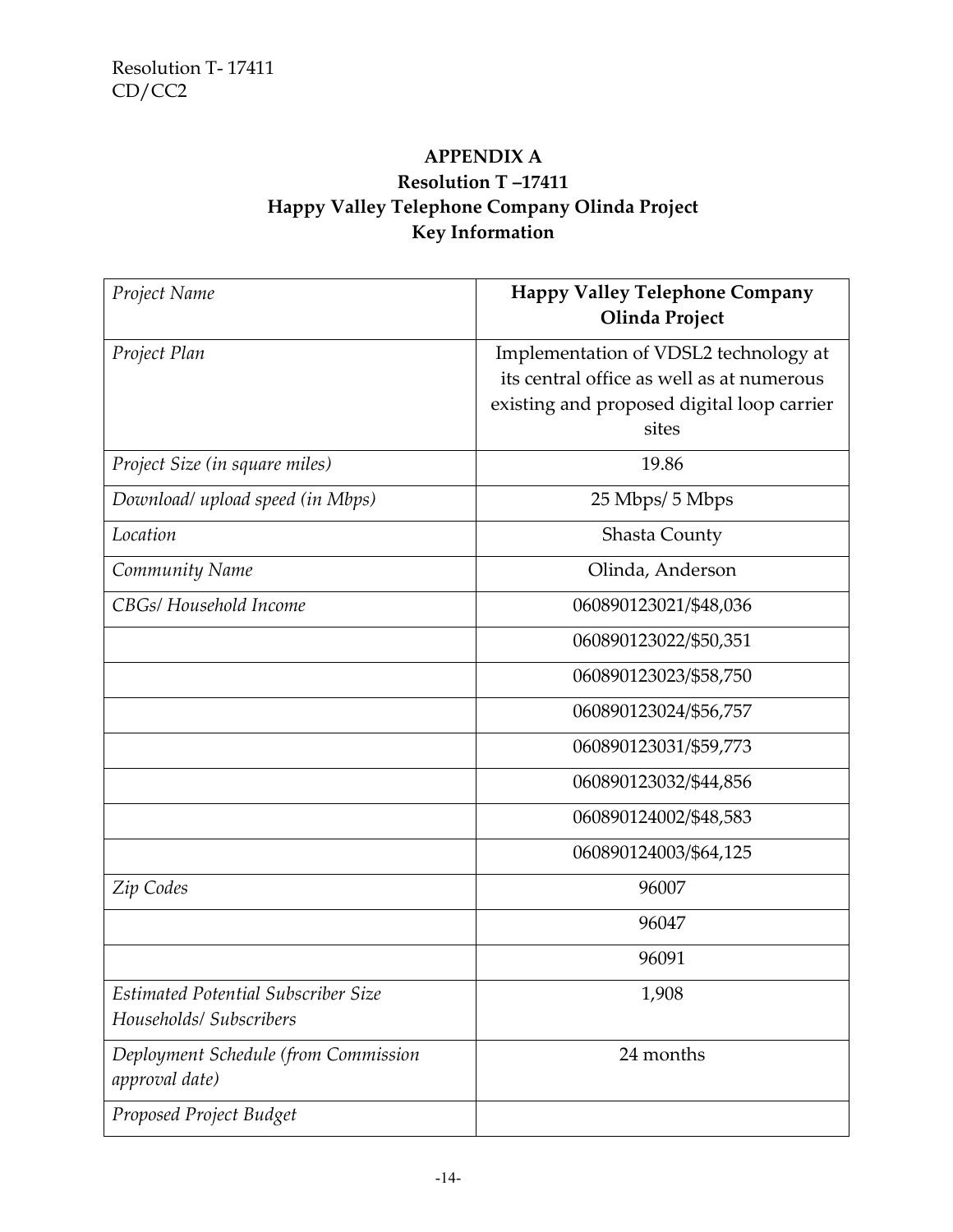| Total                                | \$3,056,148 |
|--------------------------------------|-------------|
| Amount of CASF Funds requested (60%) | \$1,833,689 |
| Internally funded $(40\%)$           | \$1,222,459 |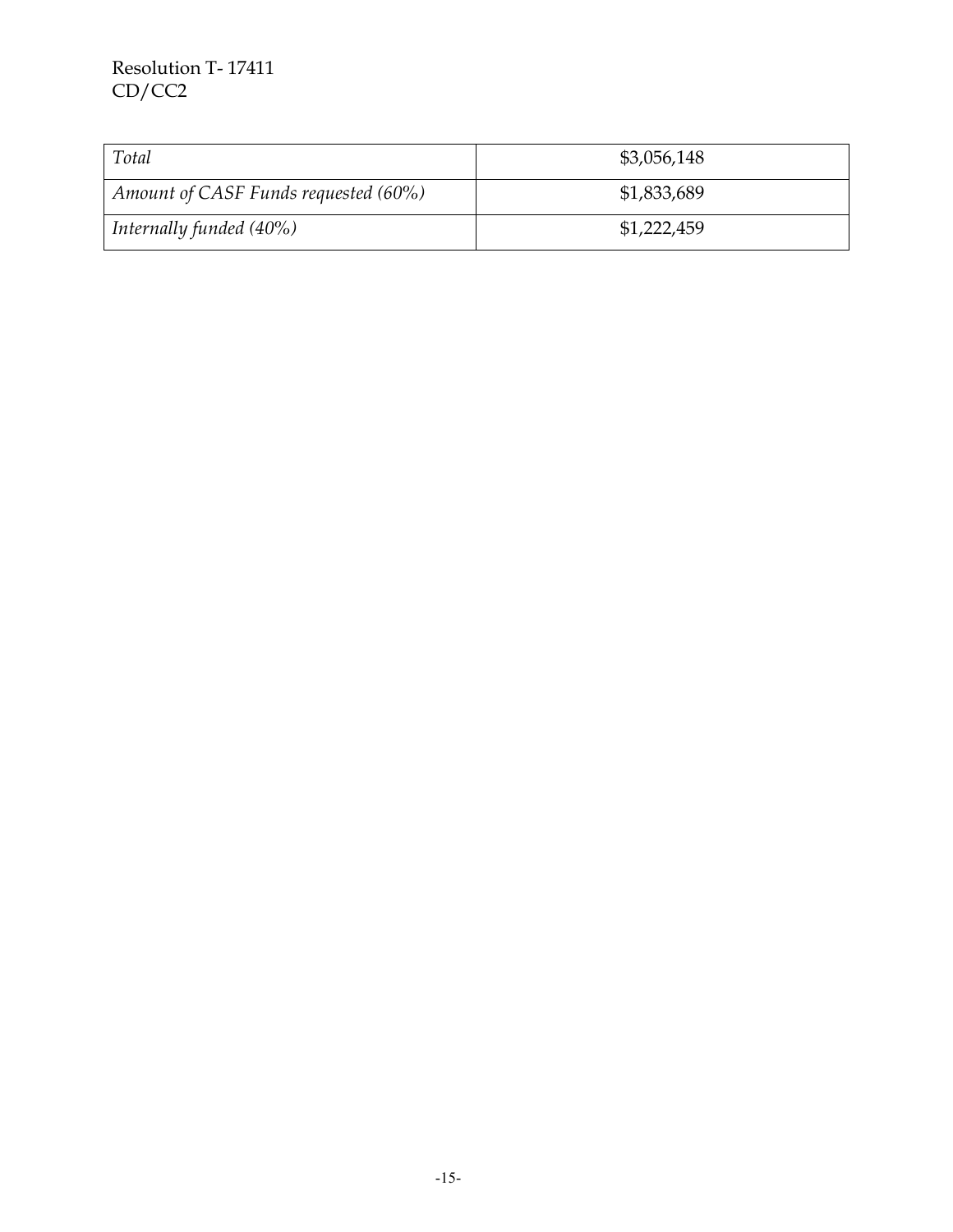

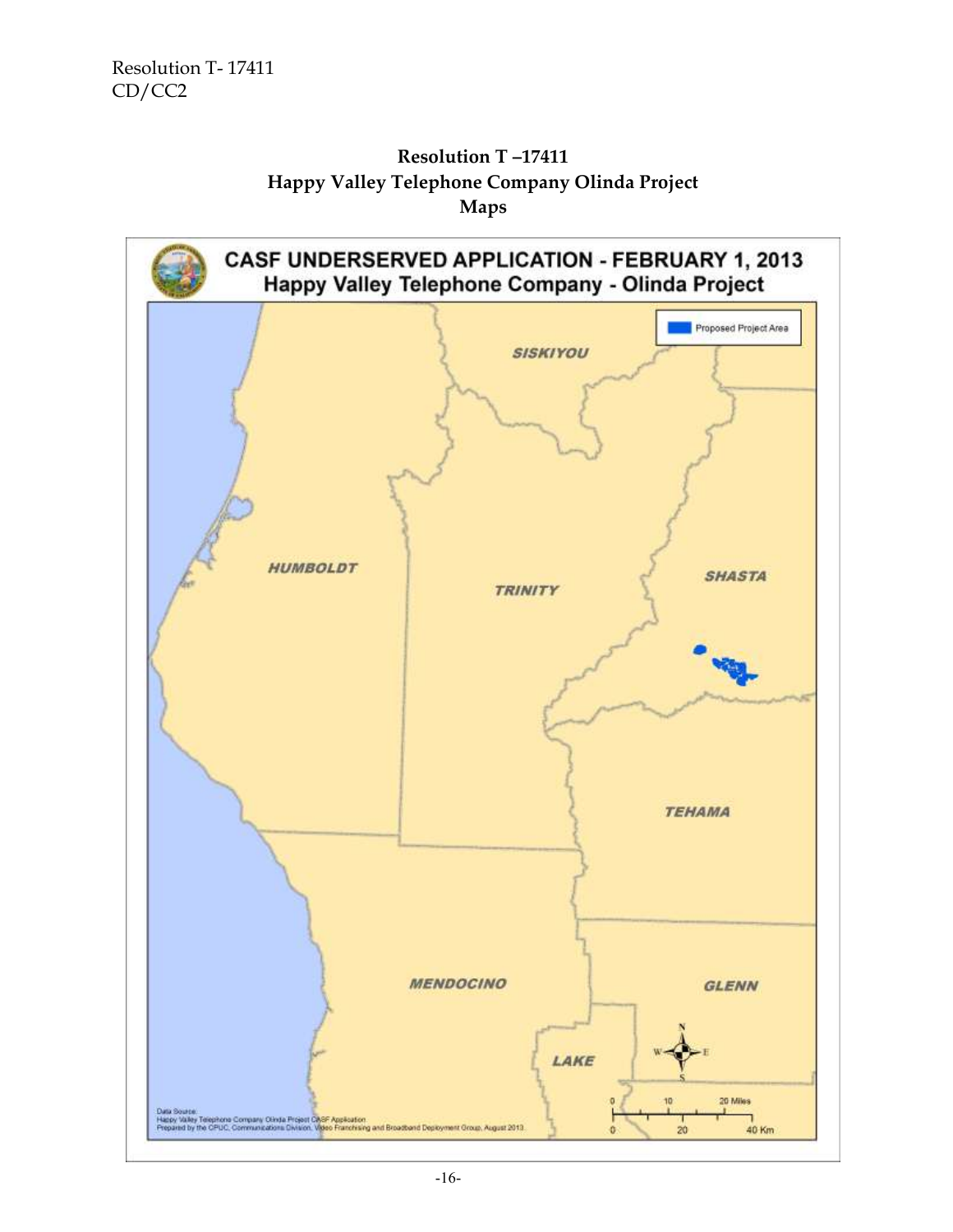